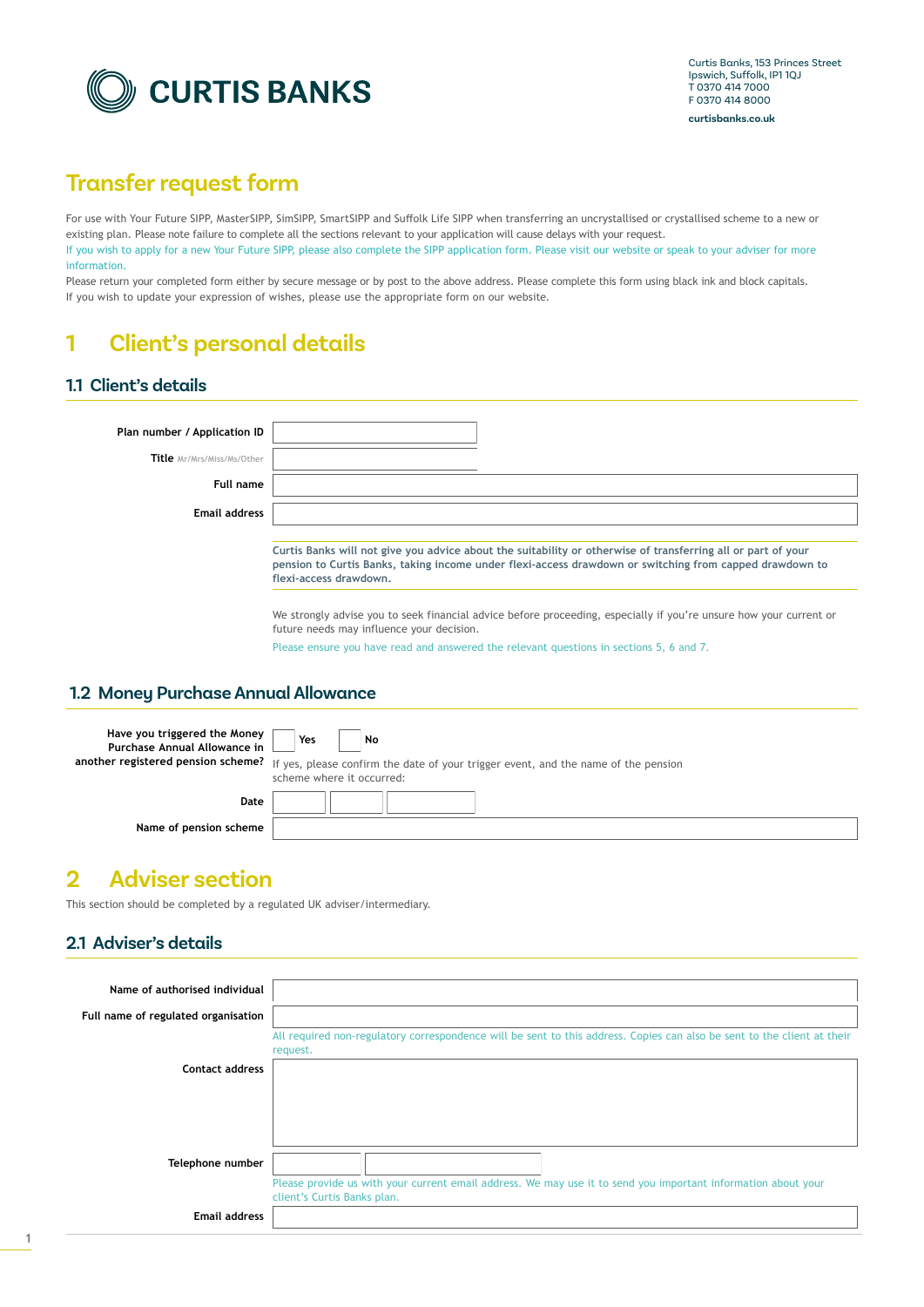### **2.1 Adviser's details (continued)**

| Name of regulator                                                        |                                                                                                               |
|--------------------------------------------------------------------------|---------------------------------------------------------------------------------------------------------------|
| Financial Services Register reference                                    | Financial Services Register reference                                                                         |
| number for organisation                                                  | number for individual                                                                                         |
|                                                                          | If the regulated organisation is an appointed representative or part of a network, please give details below. |
| Name of principal or network                                             |                                                                                                               |
| Financial Services Register reference<br>number for principal or network |                                                                                                               |

### **2.2 Transfers - advice given**

Please complete the below declaration for all transfers.

Did you advise your client on the suitability of transferring any employer-sponsored schemes to this product?

| VQC | N٥ |
|-----|----|
|     |    |

 $\sqrt{2}$  $\overline{\phantom{a}}$ 

Did you advise your client to transfer any safeguarded benefits or guaranteed annuity rates to this product?

|  | Yes | No |
|--|-----|----|
|  |     |    |

 $\overline{\phantom{a}}$  $\overline{\phantom{0}}$ 

Please complete the below declaration for all crystallised transfers.

**Have you provided your client with a personal recommendation in relation to how to invest the funds in their plan?**

| /ac | n<br>л |
|-----|--------|
|     |        |

Please complete the below declaration if your client wishes to switch from capped drawdown to flexi-access drawdown.

**Have you provided advice to your client on switching from capped drawdown to flexi-access drawdown?**

#### **2.3 Adviser's declaration and signature**

| <b>Declaration</b>     |        | This can be found on our website www.curtisbanks.co.uk).<br>To check, please visit www.curtisbanks.co.uk.<br>2.1.<br>direct result of the plan holding such an investment.                                                                                                                                                                                                                                                                                                       | • I understand that you will hold my title, full name, business email address, contact details and Financial Services<br>Register reference number and all communications to and from me on your systems for your legitimate interest in<br>the effective administration of my client's SIPP (you should also read our Privacy Information Notice (for advisers).<br>• I agree to receive details of my client's SIPP by post, fax, by email and/or the Curtis Banks secure portal.<br>• I confirm that I have supplied my client with the documents listed in the 'Client's Declaration' (Section 8).<br>• I confirm that I have verified that all relevant literature including this application is the latest available version.<br>• I confirm that I have the appropriate authorisation to sign this declaration for the organisation detailed in section<br>The organisation detailed in section 2.1 accepts responsibility to ensure that instructions they or any of their<br>employees or agents give to any appointed investment manager to purchase investments will be in accordance with<br>the latest available Schedule of Allowable Investments. This includes the requirement not to purchase investments<br>that would give rise to a tax charge or liability as taxable property as defined under Part 2 Schedule 29A of the<br>Finance Act 2004. If a non-allowable investment is purchased the organisation agrees to indemnify Curtis Banks for<br>any loss or liability, including any tax charge or penalty levied by HM Revenue & Customs on Curtis Banks, as a |  |
|------------------------|--------|----------------------------------------------------------------------------------------------------------------------------------------------------------------------------------------------------------------------------------------------------------------------------------------------------------------------------------------------------------------------------------------------------------------------------------------------------------------------------------|------------------------------------------------------------------------------------------------------------------------------------------------------------------------------------------------------------------------------------------------------------------------------------------------------------------------------------------------------------------------------------------------------------------------------------------------------------------------------------------------------------------------------------------------------------------------------------------------------------------------------------------------------------------------------------------------------------------------------------------------------------------------------------------------------------------------------------------------------------------------------------------------------------------------------------------------------------------------------------------------------------------------------------------------------------------------------------------------------------------------------------------------------------------------------------------------------------------------------------------------------------------------------------------------------------------------------------------------------------------------------------------------------------------------------------------------------------------------------------------------------------------------------------------------------------------------------------------|--|
| <b>Adviser charges</b> |        | Where an initial adviser charge is to be paid, the organisation detailed in section 2.1 ("we/us") agrees in the<br>event of any overpayment of any adviser charge in error, to inform Curtis Banks and repay the sum promptly.<br>Until the sum has been repaid in full, it shall be due and payable as a debt. Curtis Banks are entitled to<br>set off any sums owed to them by us against any other sum payable by any member of the Curtis Banks<br>Group of companies to us. |                                                                                                                                                                                                                                                                                                                                                                                                                                                                                                                                                                                                                                                                                                                                                                                                                                                                                                                                                                                                                                                                                                                                                                                                                                                                                                                                                                                                                                                                                                                                                                                          |  |
|                        |        |                                                                                                                                                                                                                                                                                                                                                                                                                                                                                  | Please discuss the figures in section 8 (client's declaration) with your client before that section is completed. Where<br>an initial adviser charge is to be paid, please provide your organisation's bank account details overleaf.                                                                                                                                                                                                                                                                                                                                                                                                                                                                                                                                                                                                                                                                                                                                                                                                                                                                                                                                                                                                                                                                                                                                                                                                                                                                                                                                                    |  |
| Signature              | Name   |                                                                                                                                                                                                                                                                                                                                                                                                                                                                                  | Position in organisation                                                                                                                                                                                                                                                                                                                                                                                                                                                                                                                                                                                                                                                                                                                                                                                                                                                                                                                                                                                                                                                                                                                                                                                                                                                                                                                                                                                                                                                                                                                                                                 |  |
|                        | Signed |                                                                                                                                                                                                                                                                                                                                                                                                                                                                                  | Date                                                                                                                                                                                                                                                                                                                                                                                                                                                                                                                                                                                                                                                                                                                                                                                                                                                                                                                                                                                                                                                                                                                                                                                                                                                                                                                                                                                                                                                                                                                                                                                     |  |
|                        |        |                                                                                                                                                                                                                                                                                                                                                                                                                                                                                  |                                                                                                                                                                                                                                                                                                                                                                                                                                                                                                                                                                                                                                                                                                                                                                                                                                                                                                                                                                                                                                                                                                                                                                                                                                                                                                                                                                                                                                                                                                                                                                                          |  |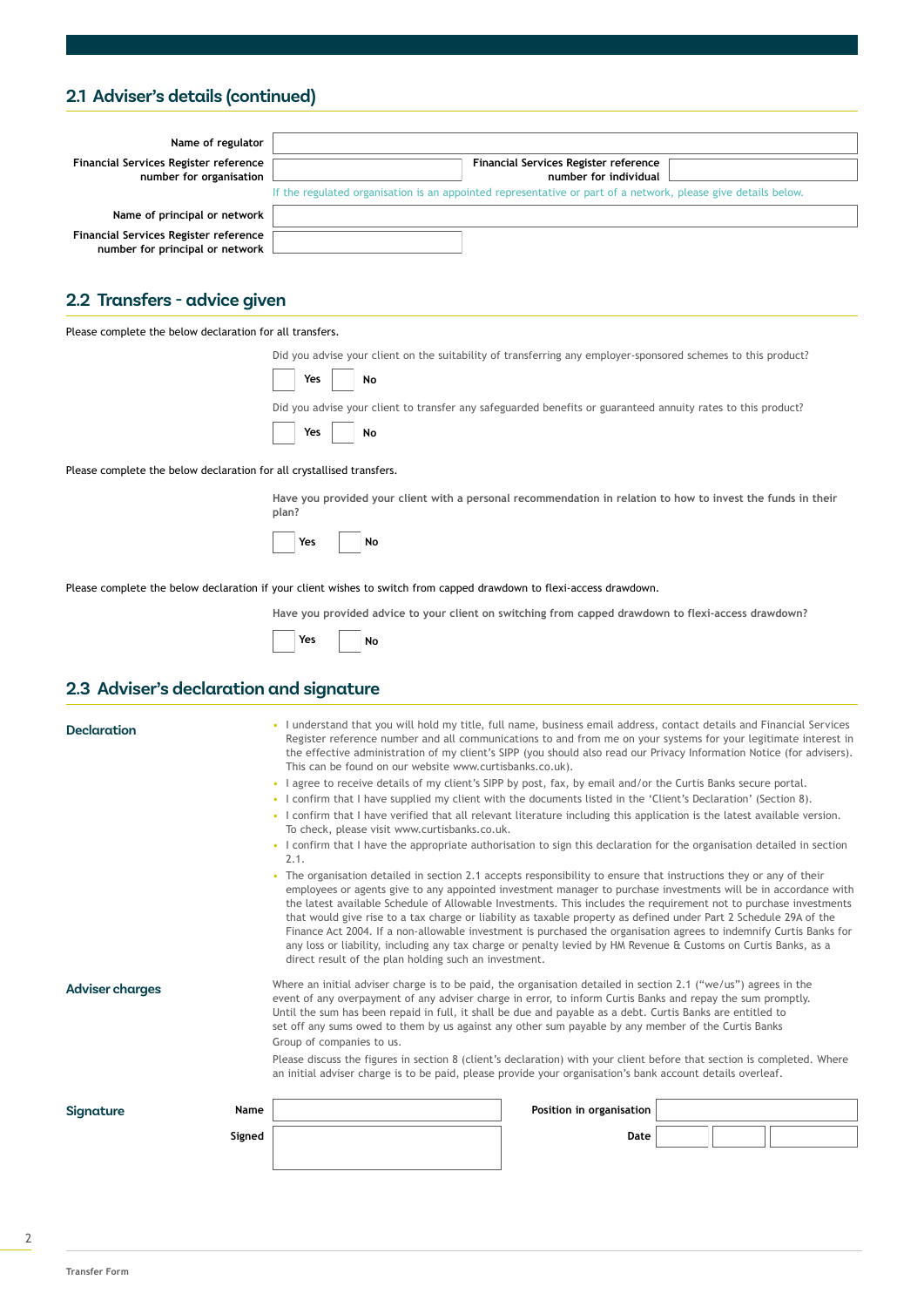# **3 Transfer details**

If you are transferring from more than one scheme, you should complete a separate copy of this section for each additional scheme.

#### **3.1 Scheme details**

| Full name of scheme                                              |                                                                                                                              |  |  |  |  |
|------------------------------------------------------------------|------------------------------------------------------------------------------------------------------------------------------|--|--|--|--|
| to be transferred                                                |                                                                                                                              |  |  |  |  |
| Type of scheme being                                             |                                                                                                                              |  |  |  |  |
| transferred; for example, a PP or EPP                            |                                                                                                                              |  |  |  |  |
| Name of scheme administrator/<br>trustee/insurance company       |                                                                                                                              |  |  |  |  |
| <b>Address</b>                                                   |                                                                                                                              |  |  |  |  |
|                                                                  |                                                                                                                              |  |  |  |  |
|                                                                  |                                                                                                                              |  |  |  |  |
|                                                                  |                                                                                                                              |  |  |  |  |
|                                                                  |                                                                                                                              |  |  |  |  |
| Scheme administrator/trustee/                                    |                                                                                                                              |  |  |  |  |
| insurance company contact telephone                              |                                                                                                                              |  |  |  |  |
| number                                                           |                                                                                                                              |  |  |  |  |
| Scheme administrator/trustee/<br>insurance company contact email |                                                                                                                              |  |  |  |  |
| address                                                          |                                                                                                                              |  |  |  |  |
| Policy/account number                                            |                                                                                                                              |  |  |  |  |
| (if applicable)                                                  | <b>HM Revenue &amp; Customs</b><br>reference number                                                                          |  |  |  |  |
|                                                                  |                                                                                                                              |  |  |  |  |
|                                                                  | Please indicate below whether this is a full or partial transfer. If the transfer contains both uncrystallised and           |  |  |  |  |
|                                                                  | crystallised parts, please confirm the separate values below.                                                                |  |  |  |  |
|                                                                  | <b>Full transfer</b>                                                                                                         |  |  |  |  |
|                                                                  |                                                                                                                              |  |  |  |  |
|                                                                  | Partial transfer Please ensure that the exact amount to be transferred is entered in the 'transfer value' box.               |  |  |  |  |
|                                                                  |                                                                                                                              |  |  |  |  |
| Uncrystallised transfer                                          | <b>Crystallised transfer</b><br>£<br>£                                                                                       |  |  |  |  |
| value (or estimate)                                              | value (or estimate)                                                                                                          |  |  |  |  |
|                                                                  | Please indicate below which of the following statements will apply at the time of the transfer to your Curtis Banks          |  |  |  |  |
|                                                                  | plan.                                                                                                                        |  |  |  |  |
|                                                                  | None of the scheme has begun paying benefits (uncrystallised). Please answer the below questions in relation                 |  |  |  |  |
|                                                                  | to your transfer and complete sections 3.2, 3.3 and 3.4.                                                                     |  |  |  |  |
|                                                                  |                                                                                                                              |  |  |  |  |
|                                                                  | Some of the scheme has begun paying benefits (crystallised). Please answer the below questions in relation                   |  |  |  |  |
|                                                                  | to your transfer and complete sections 3.2, 3.3 and 3.5.                                                                     |  |  |  |  |
| Transfers                                                        | Are you aged 50 or over and intending to take any retirement benefits with 3 months of transferring uncrystallised<br>funds? |  |  |  |  |
|                                                                  |                                                                                                                              |  |  |  |  |
|                                                                  | Yes<br>No                                                                                                                    |  |  |  |  |
|                                                                  | Are you transferring in crystallised funds that are already in drawdown?                                                     |  |  |  |  |
|                                                                  |                                                                                                                              |  |  |  |  |
|                                                                  | Yes<br>No                                                                                                                    |  |  |  |  |
|                                                                  | Are you transferring crystallised funds and switching these from capped drawdown to flexi-access drawdown?                   |  |  |  |  |
|                                                                  | No<br>Yes                                                                                                                    |  |  |  |  |
|                                                                  | If you have answered 'Yes' to any of the above questions, please select one of the MoneyHelper options detailed in           |  |  |  |  |
|                                                                  | section 5 and complete section 6. If you are transferring in crystallised funds, please also complete section 7.             |  |  |  |  |
|                                                                  | If you have answered 'No' to all of the above questions, please skip sections 5, 6 and 7.                                    |  |  |  |  |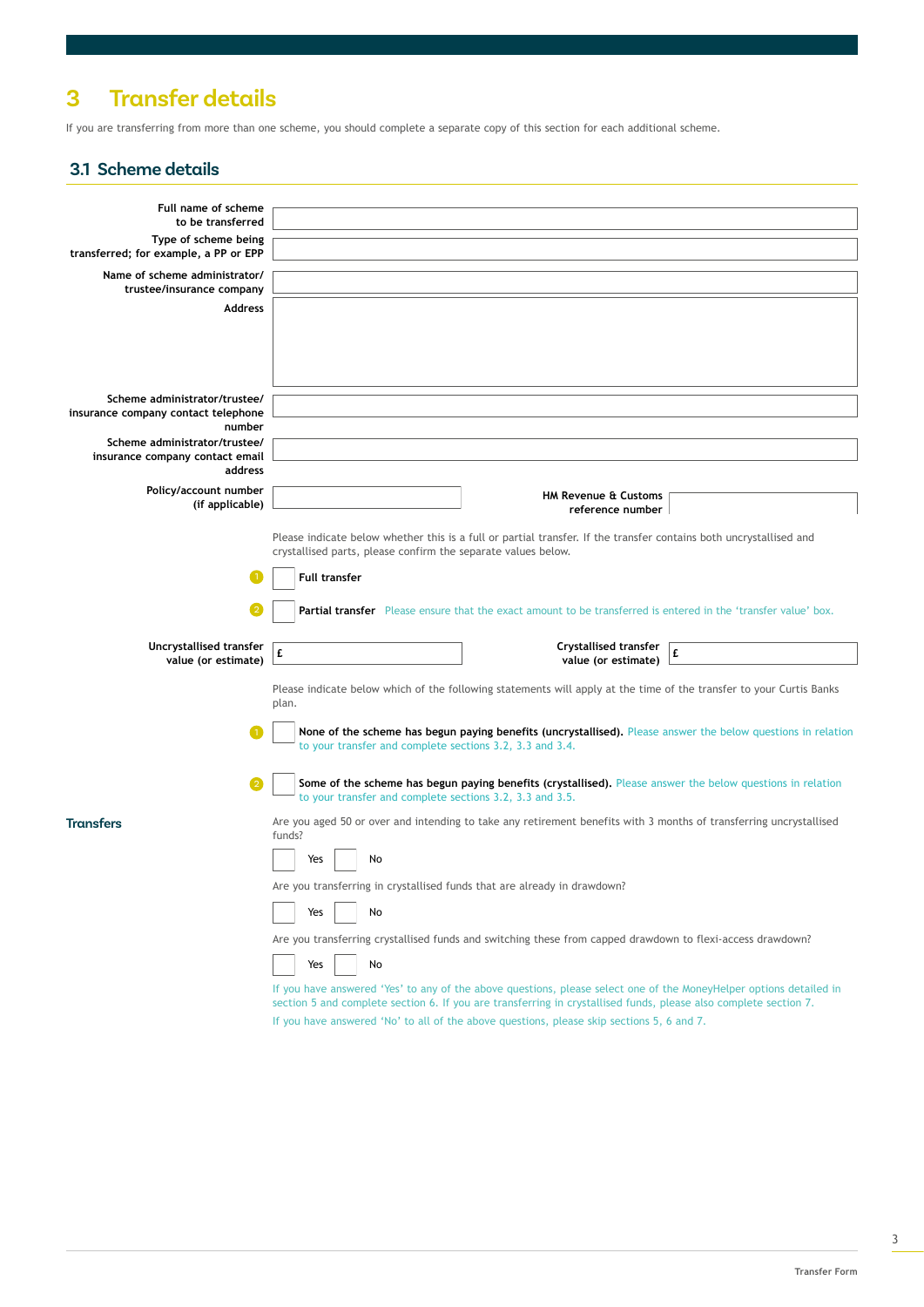#### **3.2 Assets to be transferred**

**Type of assets** Please indicate below which of the following apply to your transfer.

**The transfer payment will comprise only cash.**



You will need to complete a property form, available on our website or from us upon request. **Other assets are to be transferred** *in specie* **(***in specie* **transfers involve transferring shares and other** 

**A property, or properties, or an interest in a property or properties are to be transferred.** 

**assets without selling them. Please ensure that the current scheme administrator permits this).** An in specie transfer schedule is available on our website or from us upon request and this must also be completed in full. Alternatively, a full current fund valuation containing all the information requested on the schedule may be provided. Please also ensure that you read all the notes within the schedule.

Please tick below as appropriate:

**A completed** *in specie* **transfer schedule is enclosed.**

**A full valuation of the fund is enclosed, including SEDOL codes.**

All details requested on the *in specie* transfer schedule must be provided before we can request the transfer. **A completed** *in specie* **transfer schedule or full valuation of the fund will follow.**

All details requested on the *in specie* transfer schedule must be provided before we can request the transfer. Any assets that are not allowable under the terms of your Curtis Banks plan must either be sold before we proceed with the transfer or remain with the current scheme.

**All funds received are deposited in the default SIPP bank account for your Curtis Banks plan. If we do not receive any investment instructions, funds will remain in the SIPP bank account.**

#### **3.3 Discharge forms**

Is the scheme a member of Origo 'Options Transfer' Service? Please note that *in specie* transfers cannot be processed via the Origo 'Options Transfer' Service.

**Yes. We will request the transfer automatically, unless you contact us directly. Applicable for cash transfers only.**

**No. Please also select one of the following options.**



**Discharge forms are not required by the transferring scheme.**



**Completed discharge forms will follow. We will not request the transfer until we receive the completed discharge forms.**

**I request Curtis Banks to obtain the discharge forms from the scheme administrator/trustee/ insurance company in section 3.1 and forward them on for completion. If Curtis Banks are required to obtain discharge forms we may charge a fee for the transfer. Please refer to the Schedule of Fees.**

#### **3.4 Uncrystallised transfers**

Please complete the below questions for any transfers that contain uncrystallised funds along with sections 5 and 6 if you are aged over 50 and taking benefits within 3 months of the transfer. Please also complete section 8.

| Is the transferring scheme a defined benefits pension scheme, for example, a final<br>salary scheme? If "yes", please also provide the guarantee date: | Yes | No |
|--------------------------------------------------------------------------------------------------------------------------------------------------------|-----|----|
|                                                                                                                                                        |     |    |
| If "no", does the transferring scheme include:                                                                                                         |     |    |
| <b>Guaranteed Annuity Rates?</b>                                                                                                                       | Yes | No |
| any other "safeguarded benefits" that provide a guarantee or promise such as<br>Guaranteed Minimum Pension (GMP)?                                      | Yes | No |
| If you are not sure, please check with your current scheme.                                                                                            |     |    |
| If you have ticked "yes" to any question, please confirm that a suitably authorised<br>financial adviser recommended that you transfer the pension,    | Yes | No |
| We will not accept the transfer unless you have received such advice.                                                                                  |     |    |

Before we can request the transfer, we will need a signed declaration from the adviser named in section 2, confirming that they did recommend that you transfer the pension to us.

If your adviser in section 2.1 gave this advice they will be required to sign and complete section 2.3.

If your adviser in section 2.1 didn't give advice but you would still like to transfer the scheme, you are required to seek transfer advice from an authorised adviser who should confirm their recommendation to transfer by completing Appendix A.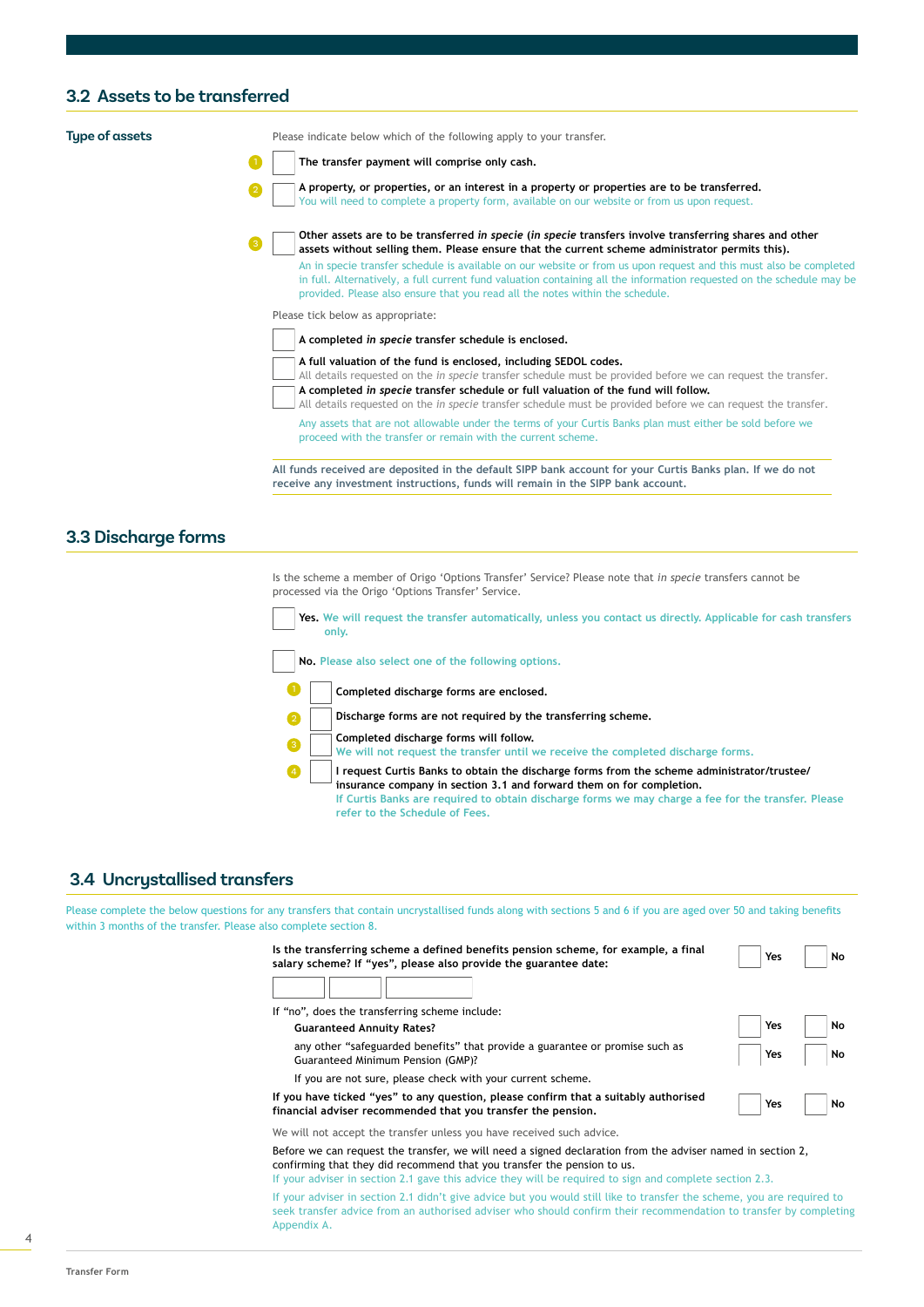### **3.4 Uncrystallised transfers (continued)**

| Is the transfer a credit as a result of a Pension Sharing Order?                                                                                      | Yes | No |
|-------------------------------------------------------------------------------------------------------------------------------------------------------|-----|----|
| Is the transfer part of a block transfer?                                                                                                             | Yes | No |
| If yes, please provide details of any protected tax free cash entitlement, minimum pension age etc which is<br>being preserved by the block transfer. |     |    |
|                                                                                                                                                       |     |    |
|                                                                                                                                                       |     |    |
|                                                                                                                                                       |     |    |
| Is the transferring scheme in trust?                                                                                                                  | Yes | No |

**If yes, will the trust be revoked upon transfer to Curtis Banks?**

**Please note: if the trust will not be revoked on transfer we will require a new plan to be established to keep these funds ringfenced. Full fees will be payable on the new plan. Please contact us if you intend to open a new plan to receive funds held in trust.**

#### **3.5 Crystallised transfers**

Please complete the below questions for any transfers that contain crystallised funds along with all remaining sections of the form.

| Are the funds in this scheme:                 |                                                                                                                                                                       |                                                                                                                    |
|-----------------------------------------------|-----------------------------------------------------------------------------------------------------------------------------------------------------------------------|--------------------------------------------------------------------------------------------------------------------|
| Your own                                      | Inherited from a deceased person                                                                                                                                      | <b>Both</b>                                                                                                        |
|                                               | If both, please complete a separate copy of section 3.5 for each arrangement being transferred.                                                                       |                                                                                                                    |
| For this arrangement are you:                 |                                                                                                                                                                       |                                                                                                                    |
| The original member                           | A dependant<br>A nominee                                                                                                                                              | A successor                                                                                                        |
| What type of drawdown is this arrangement in: |                                                                                                                                                                       |                                                                                                                    |
| Flexi-access drawdown                         | Capped drawdown                                                                                                                                                       |                                                                                                                    |
|                                               | Do you want to switch to flexi-access drawdown upon transfer to Curtis Banks?<br>Please also ensure that the income payment details section of this form is complete. | Yes<br>No                                                                                                          |
|                                               | Annual Allowance (MPAA). Contributions to your money purchase schemes will be limited to £4,000.                                                                      | Please note: If you take income from members' flexi-access drawdown, you will trigger the Money Purchase           |
| future needs may influence your decision.     |                                                                                                                                                                       | We strongly advise you to seek financial advice before proceeding, especially if you're unsure how your current or |
|                                               | In section 6, you may need to answer questions to highlight the risks of flexi-access drawdown.                                                                       |                                                                                                                    |
|                                               | If you are staying in capped drawdown, we also require the following information:                                                                                     |                                                                                                                    |
| Reference date                                |                                                                                                                                                                       |                                                                                                                    |
| Maximum permitted income                      | f                                                                                                                                                                     |                                                                                                                    |

| Reference date                                                |  |
|---------------------------------------------------------------|--|
| Maximum permitted income                                      |  |
| Taxable income taken to date in<br>the current reference year |  |

**Yes No**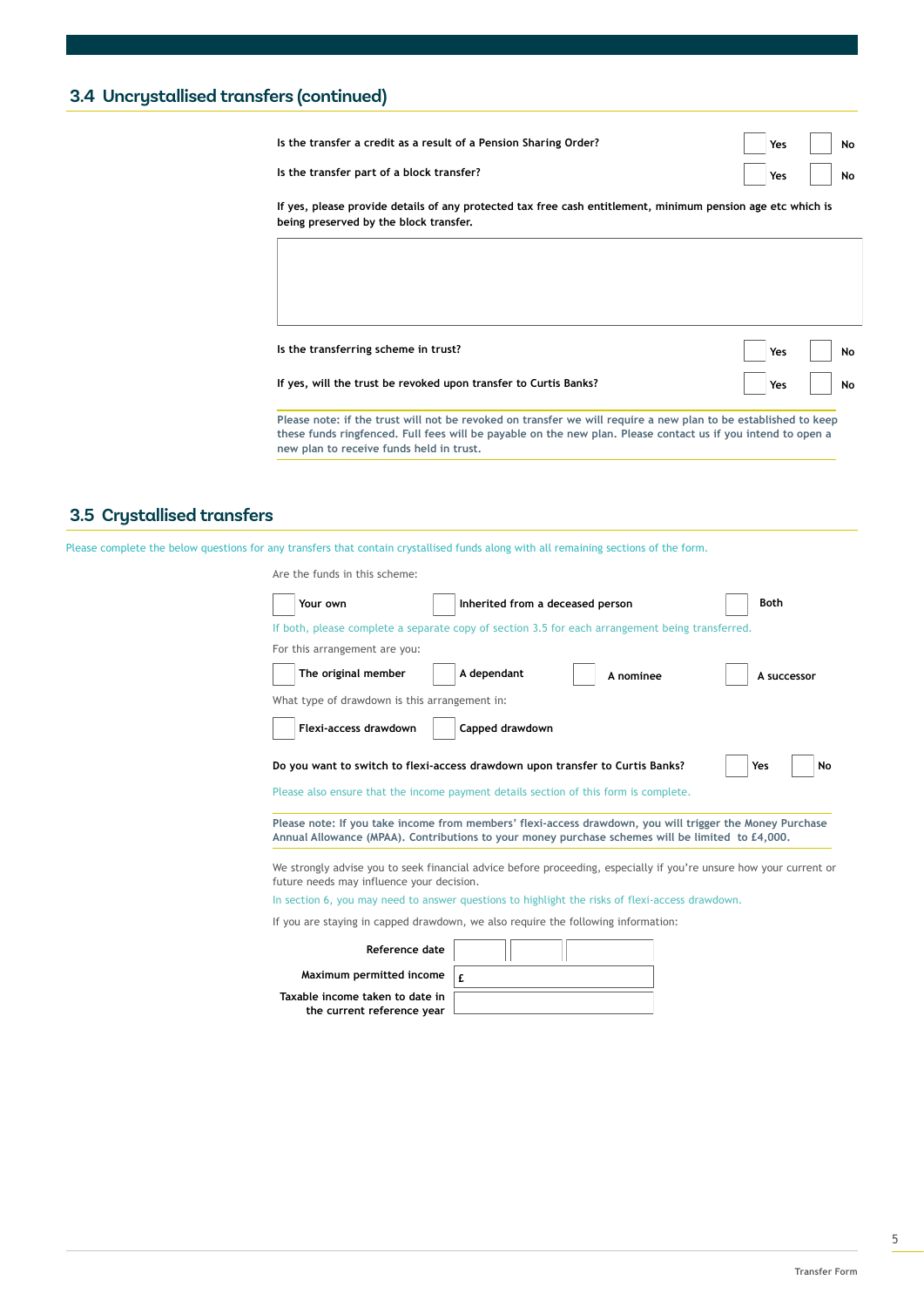## **4 Income payment details**

### **4.1 Initial gross income**

The income requirements stated in this section will be assumed to apply to each crystallised arrangement being transferred unless you otherwise advise us in writing.

Please specify below the amount to be paid.



\*All income payments will be made on the last business day of the month.

#### **4.2 Personal bank account details for income payments**

**Please note: when you first begin to take income, your payments may be subject to an emergency tax code. This may result in you initially paying too much, or too little tax to HMRC. We can only accept tax code notifications from HMRC directly, or from a P45.**

We are only able to make payments to a personal account in your own name, which includes joint accounts.

| Bank or building society  |             |  |
|---------------------------|-------------|--|
| Sort code                 |             |  |
| Account in the name(s) of |             |  |
| Account number            | Roll number |  |

Payments may only be made to a UK bank account or to an account that can accept BACS payments. Please speak to your bank if you have any questions as to whether your account is suitable.

We require ten business days' notice to establish or amend income payments. For monthly payments, if there is insufficient time to set up your first payment you will receive a double payment on the next payment date.

We also need sufficient cleared funds in your SIPP bank account ten business days prior to each payment date as otherwise the payment will not be made. It is your responsibility to ensure sufficient funds are available in the SIPP bank account.

## **5 MoneyHelper guidance**

The FCA require us to tell you about a service called MoneyHelper.

MoneyHelper is a free, impartial service from the Government, which offers guidance to help you make an informed decision about what to do with your pension savings. This includes providing the different options available to you, in order to access your pension savings. Pensions guidance is delivered at an appointment with an independent pensions specialist, which you can choose to book yourself, or alternatively Curtis Banks can arrange this on your behalf. You can also receive advice from a regulated financial adviser. Advisers may charge you for their services.

Please ensure you have read the MoneyHelper privacy policy, which is available on their website, [www.moneyhelper.org.uk](https://www.moneyhelper.org.uk/en/pensions-and-retirement/pension-wise/book-a-free-pension-wise-appointment/how-to-book-a-phone-appointment)

#### Please tick one of the following:

| <b>Option A</b> | I will book a free appointment with MoneyHelper myself.<br>Please go to option A below. Please note that we cannot proceed with your request until we have confirmed<br>with you that you've attended your MoneyHelper appointment.                             |
|-----------------|-----------------------------------------------------------------------------------------------------------------------------------------------------------------------------------------------------------------------------------------------------------------|
| <b>Option B</b> | I would like Curtis Banks to book a free appointment with MoneyHelper on my behalf.<br>Please go to option B below. Please note that we cannot proceed with your request until we have confirmed<br>with you that you've attended your MoneyHelper appointment. |
| Option C        | I wish to opt out because I have received advice from a regulated financial adviser.<br>Please go to option C below.                                                                                                                                            |
| <b>Option D</b> | I wish to opt out because I have already received guidance from MoneyHelper.<br>Please go to option D below.                                                                                                                                                    |
| <b>Option E</b> | I wish to opt out without receiving guidance from MoneyHelper or advice from a regulated financial adviser.<br>Please go to section 6.                                                                                                                          |

**Option A**

If you have chosen to book an appointment with MoneyHelper, please go to [www.moneyhelper.org.uk](https://www.moneyhelper.org.uk/en/pensions-and-retirement/pension-wise/book-a-free-pension-wise-appointment/how-to-book-a-phone-appointment). Alternatively, you can telephone MoneyHelper on 0800 138 3944. Please note that we cannot proceed with your request until we have received confirmation you have received regulated financial advice, or guidance from MoneyHelper.

Please confirm the date of your appointment with MoneyHelper below.



We will contact you after the date of your appointment to check you have attended the appointment and received guidance.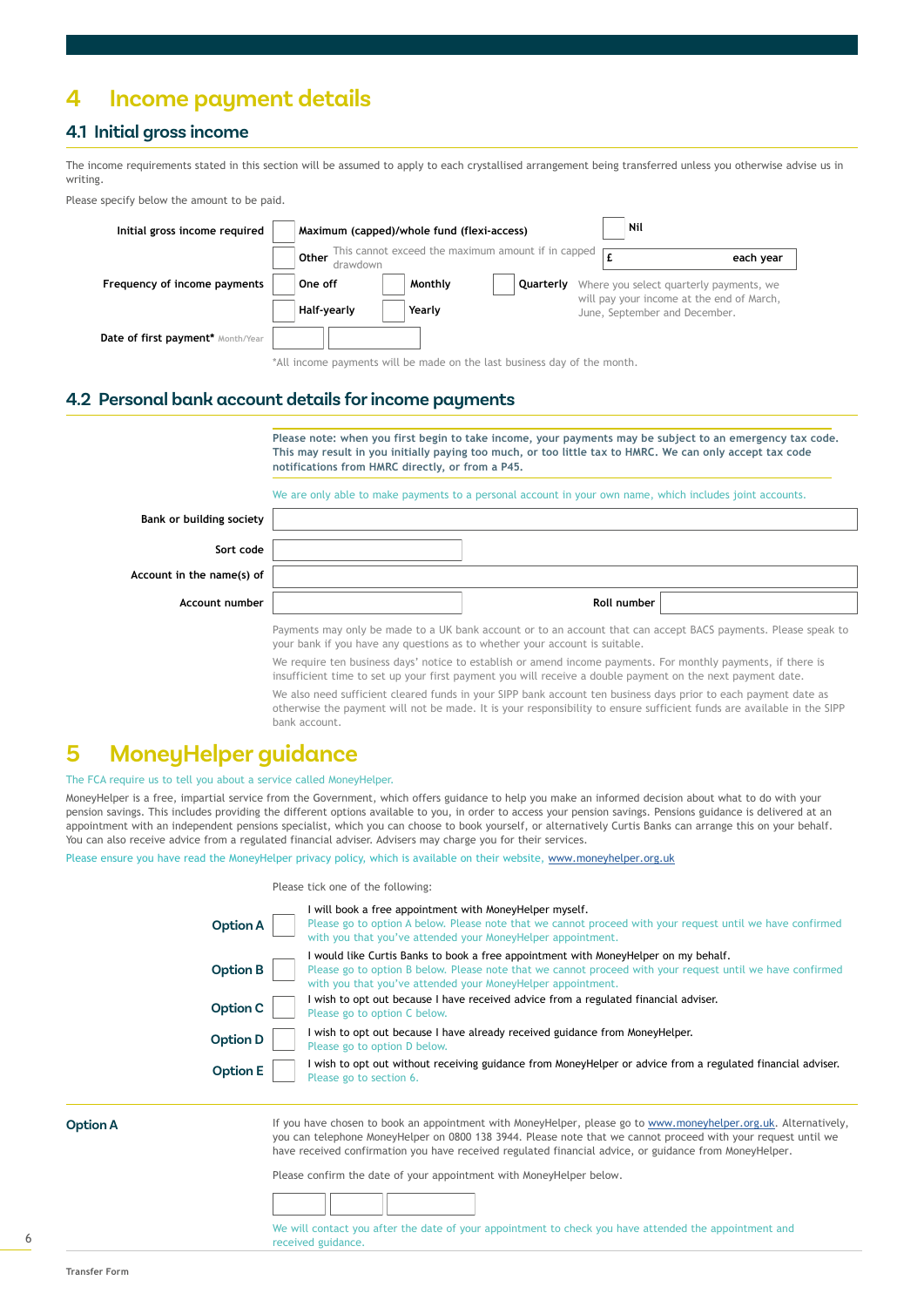# **5 MoneyHelper guidance (continued)**

**Option B** Please confirm some suitable dates and times to enable Curtis Banks to book your free MoneyHelper appointment below. Alternatively, if you wish for us to telephone you to discuss a suitable appointment time, please confirm below:

Please confirm your email address below. MoneyHelper will send you confirmation of your appointment by email.

Please confirm the phone number you wish MoneyHelper to call you on.

Please provide us with a memorable word. A MoneyHelper pension specialist will repeat this word when they call so you know it's them.

Please provide details below if you require an adjustment to help you access an appointment, e.g. accessibility adjustments.

Please tick this box to confirm that you authorise Curtis Banks to share the above details with MoneyHelper as part of booking your appointment.

Please confirm if you consent to MoneyHelper sharing your contact details with their trusted research partner. Ipsos MORI may contact you to ask if you would like to provide feedback and you can decide then if you want to take part.

| Yes |  | No |
|-----|--|----|
|     |  |    |

Curtis Banks will send you confirmation with details of your appointment, if we book this for you. We will also contact you after the date of your appointment to check you have attended the appointment and received guidance.

| <b>Option C</b>                                                         | If you have already received advice from a regulated financial adviser please provide details of who gave you advice<br>below:<br>Please tick this box if the adviser named in section 2 gave you advice. If an alternative adviser has provided<br>you with regulated financial advice, please provide their details below: |
|-------------------------------------------------------------------------|------------------------------------------------------------------------------------------------------------------------------------------------------------------------------------------------------------------------------------------------------------------------------------------------------------------------------|
| Name of authorised individual                                           |                                                                                                                                                                                                                                                                                                                              |
| Full name of regulated organisation                                     |                                                                                                                                                                                                                                                                                                                              |
| <b>Financial Services Register reference</b><br>number for organisation | <b>Financial Services Register</b><br>reference number for individual                                                                                                                                                                                                                                                        |
| Date you received advice                                                |                                                                                                                                                                                                                                                                                                                              |
| <b>Option D</b>                                                         | If you have already received guidance from MoneyHelper, please confirm your booking reference below.                                                                                                                                                                                                                         |
|                                                                         | Please confirm the date of your appointment with MoneyHelper below.                                                                                                                                                                                                                                                          |

**Please note: if you have selected options B, C, D or E, you may still benefit from receiving guidance, if your personal circumstances or the value of your pension fund has changed significantly.**

Please go to section 6.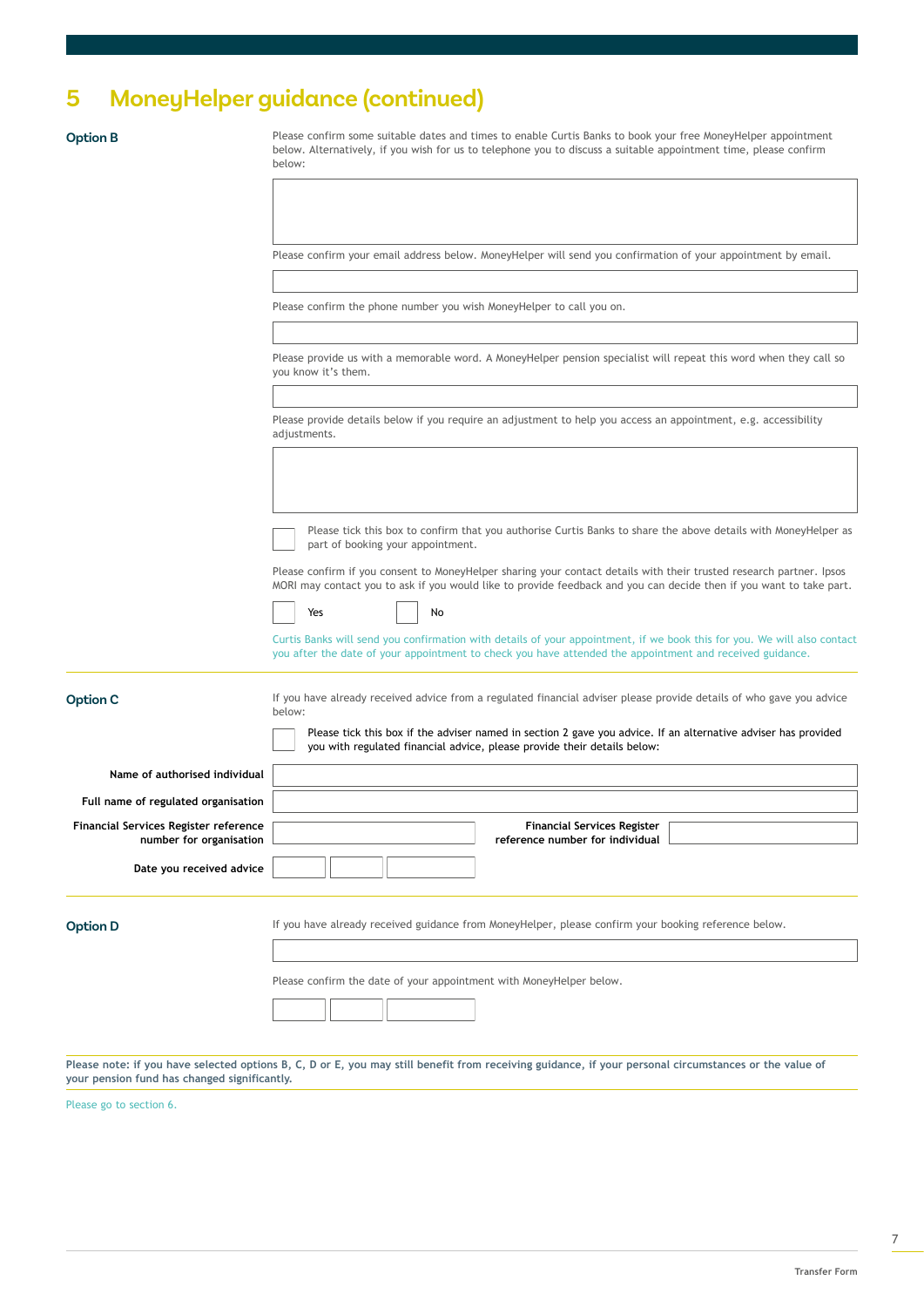# **6 Risk warnings**

**Please note: this section should be completed by:** 

- **clients aged 50 or over who are transferring in uncrystallised funds and taking benefits within 3 months of the transfer**
- **all drawdown transfers**
- **capped drawdown to flexi-access drawdown switches**

Please answer the following question.

Prior to applying to transfer benefits have you taken advice in relation to the transfer from an authorised adviser?

Yes please go to section 7.

No<sup>\*</sup> please answer the below questions to highlight the risks of transfers and flexi-access drawdown.

 \* Having considered the matter, I will not be seeking financial advice and accordingly I wish to deal with Curtis Banks on an execution-only basis on making the application to transfer benefits. As an execution only client I confirm that I have received all relevant key features documents, including personal illustration(s).

**The Financial Conduct Authority requires us to make sure you have considered the potential risks of accessing your pension benefits. We are required to ask questions about your circumstances, so that we can provide warnings about the risks which might apply to you.**

**Once we have received your answers to the below questions, we will send you a statement highlighting the potential risks. If you still wish to proceed, you will need to sign and return the declaration on the statement, to confirm that you've read and understand the risk warnings and wish to proceed. We will not be able to process your request until we have received this signed declaration. We can accept copies by secure message, fax 0370 414 8000 or email to benefitsteam@suffolklife.co.uk if this is more convenient for you.**

Please note that this exercise is only intended to highlight potential risks - your answers won't affect your options.

Tax **Tax** Aside from your tax free cash entitlement, any money you take from your pension is taxed as income. It is added to any other taxable income you receive during the tax year, and might push you into a higher tax bracket. It is also possible that the tax we deduct from any payments is not the final amount due: you may need to pay additional tax at the end of the year. Are you confident that you fully understand the tax implications of the option you've chosen?

| Yes       |
|-----------|
| No/unsure |

**Investment scams** Some investment scams encourage people to withdraw money from their pensions in order to invest elsewhere. For example, they may offer unusually high rates of return, special offers, or there may be pressure to act quickly. The schemes can appear very genuine, but you risk losing some or all of your money. Are you aware of how to protect yourself from investment scams?



**Health**

Annuities provide a guaranteed income for life and although the return may appear low, if your life expectancy is reduced because of poor health you may qualify for enhanced annuities which pay better rates. Are there aspects of your health or lifestyle which could make you consider whether you are potentially eligible for a better value annuity?

| Yes       |
|-----------|
| No/unsure |

Inflation **Standard When planning your long term income needs you to need to take into account of future inflation, which will erode the** buying power of your money. For example, if inflation is 2% p.a., £1 today will be worth 82p in 10 years time. If you are planning to take a level of income or a large lump sum from your pension, do you understand that inflation will erode the value of what will be available for you in the future?



Debt Are you aware that money taken from your pension could be available to creditors in respect of any unpaid debts you might have?

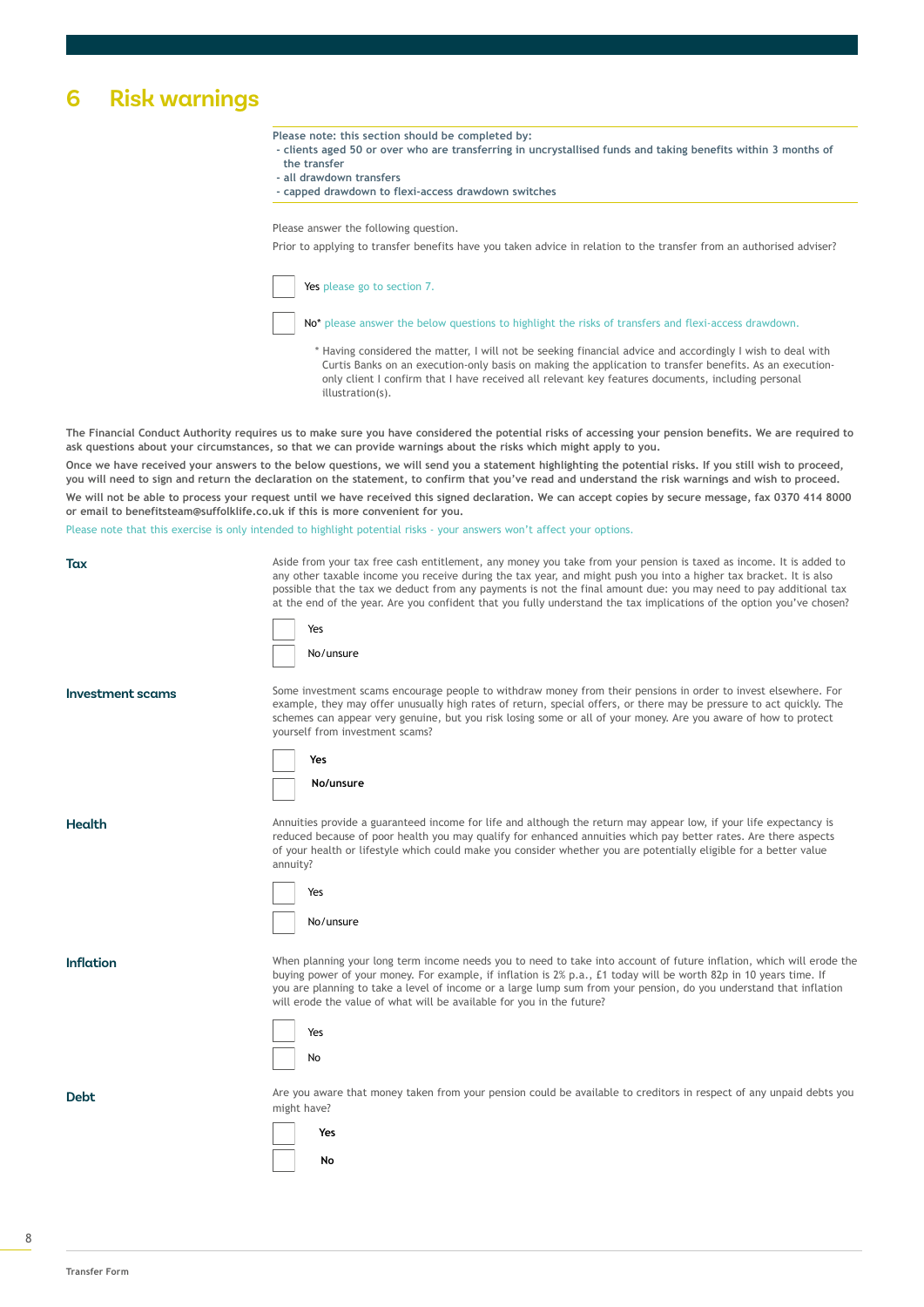# **6 Risk warnings (continued)**

| <b>Benefits</b>            | Are you aware that taking money from your pension could affect your entitlement to means-tested benefits?                                                                                                                                                                                                                                                                                                                                                       |
|----------------------------|-----------------------------------------------------------------------------------------------------------------------------------------------------------------------------------------------------------------------------------------------------------------------------------------------------------------------------------------------------------------------------------------------------------------------------------------------------------------|
|                            | Yes                                                                                                                                                                                                                                                                                                                                                                                                                                                             |
|                            | No                                                                                                                                                                                                                                                                                                                                                                                                                                                              |
| <b>Ongoing income</b>      | Any money taken from your pension now will reduce the amount that may be available to you in the future. Are you<br>expecting this pension to provide you with income for the rest of your life?                                                                                                                                                                                                                                                                |
|                            | Yes/unsure                                                                                                                                                                                                                                                                                                                                                                                                                                                      |
|                            | No                                                                                                                                                                                                                                                                                                                                                                                                                                                              |
| Contributions              | The annual allowance is the maximum amount you, or anyone on your behalf, can contribute to your pensions each<br>year without incurring a tax charge. It is currently £40,000. If you take income whilst in flexi-access drawdown, your<br>annual allowance for 'money purchase' pensions, such as your SIPP, will be reduced to £4,000. Are you, or anyone on<br>your behalf, likely to contribute more than £4,000 to money purchase pensions in the future? |
|                            | Yes/unsure                                                                                                                                                                                                                                                                                                                                                                                                                                                      |
|                            | No                                                                                                                                                                                                                                                                                                                                                                                                                                                              |
| <b>Further investment</b>  | If you withdraw money from your pension to invest elsewhere, the charges on the new investments may differ from<br>the charges applicable to your pension. The new investments are also likely to be subject to income tax and capital<br>gains tax, whereas investments in your pension are exempt from these charges. If you plan to invest your money<br>elsewhere, do you understand the difference in charges and how this could affect the value?         |
|                            | Yes/not applicable                                                                                                                                                                                                                                                                                                                                                                                                                                              |
|                            | No/unsure                                                                                                                                                                                                                                                                                                                                                                                                                                                       |
| Shopping around            | There are several ways in which you can access your pension savings. Different products, with different options and<br>charges, are available from various providers. We recommend that you research the options available to you. Are<br>you happy that you've researched your options and have made an informed choice?                                                                                                                                       |
|                            | Yes                                                                                                                                                                                                                                                                                                                                                                                                                                                             |
|                            | No/unsure                                                                                                                                                                                                                                                                                                                                                                                                                                                       |
| <b>Beneficiaries</b>       | When you die, the remaining money in your pension can pass to beneficiaries, such as a spouse or other family<br>members. Any money you take from your pension will reduce the amount which may be available to them on your<br>death. Are you relying on this pension to provide for your beneficiaries when you die?                                                                                                                                          |
|                            | Yes/unsure                                                                                                                                                                                                                                                                                                                                                                                                                                                      |
|                            | No                                                                                                                                                                                                                                                                                                                                                                                                                                                              |
| <b>Contact details</b>     | We may need to contact you if we have any questions on the information you have given. Please provide us with your<br>email address and a contact telephone number and your preferred hours of contact (during our opening hours).                                                                                                                                                                                                                              |
| <b>Email address</b>       |                                                                                                                                                                                                                                                                                                                                                                                                                                                                 |
| Home telephone number      |                                                                                                                                                                                                                                                                                                                                                                                                                                                                 |
| Mobile telephone number    |                                                                                                                                                                                                                                                                                                                                                                                                                                                                 |
| Preferred hours of contact |                                                                                                                                                                                                                                                                                                                                                                                                                                                                 |

Please continue to section 7.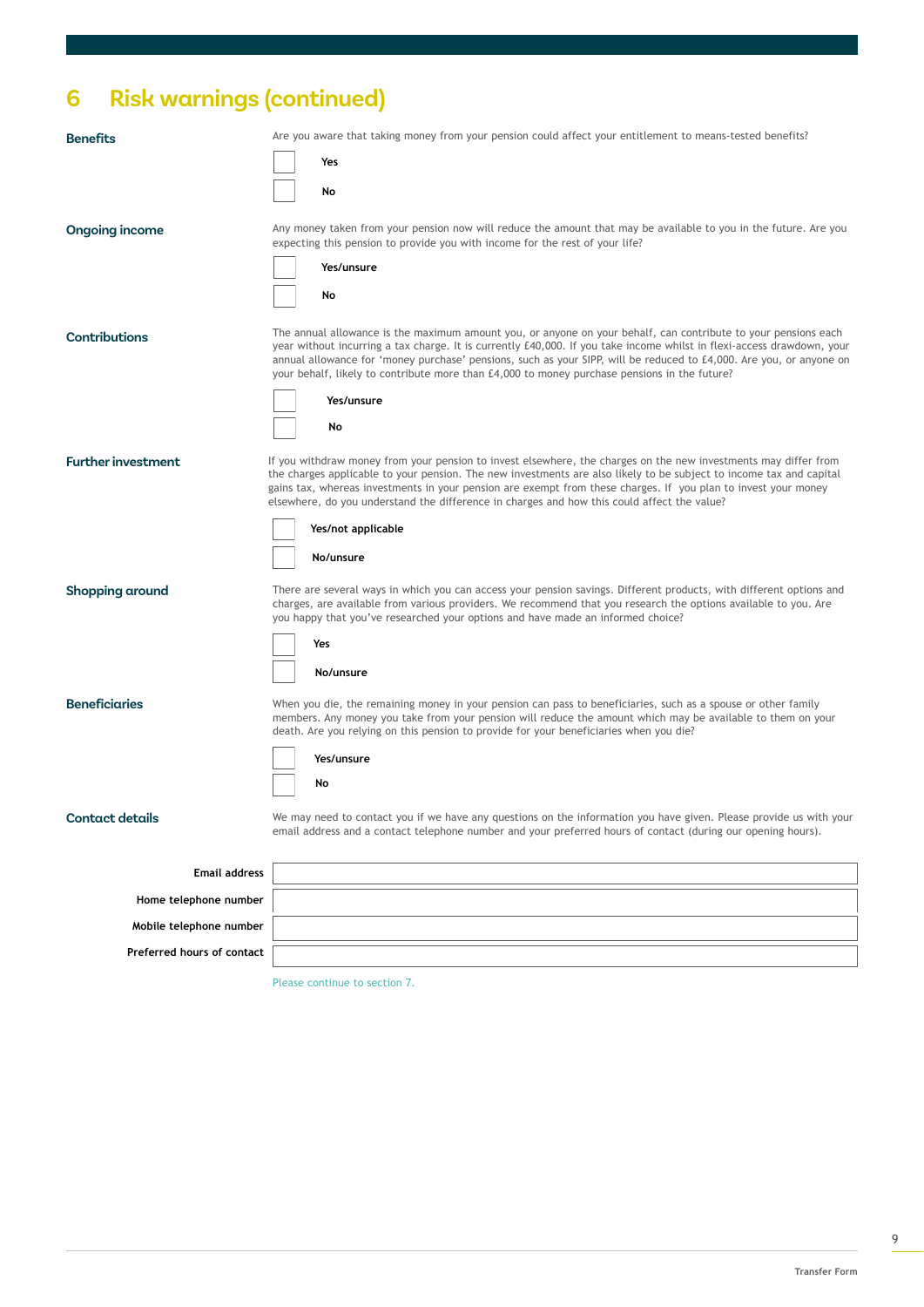# **7 Investment Pathways**

This section is to be completed for all transfers that contain crystallised funds. If you are only transferring uncrystallised funds, please skip to section 8.

**The Financial Conduct Authority requires us to make sure you have considered the potential risks of holding more than half of your plan in cash and/or cash like assets. Examples of cash like assets are funds which are held in a current or deposit account and certain Government bonds.**

**We are required to ask questions about your investment intentions, so that we can provide warnings about the risks which might apply to you. Once we have received your answers to the below questions, if required, we may send you a statement highlighting the potential risks. If you still wish to proceed, you will need to sign and return the declaration on the statement, to confirm that you've read and understand the risk warnings and wish to proceed.**

**We will not be able to process your transfer in request until we have received this signed declaration. We can accept copies by secure message, fax 0370 414 8000 or email to benefitsteam@suffolklife.co.uk if this is more convenient for you.**

Please answer the following question.

Prior to applying to transfer benefits in drawdown have you received a personal recommendation from an authorised adviser in relation to how to invest the funds in your plan?

Yes please go to section 8.

No please answer the below question in relation to the investments in your plan.

**Investment Pathways is a process defined by the Financial Conduct Authority to assist individuals in selecting investments for their drawdown funds. More information on Investment Pathways can be found on the MoneyHelper website** [www.moneyhelper.org.uk](https://www.moneyhelper.org.uk/en/pensions-and-retirement/pension-wise/book-a-free-pension-wise-appointment/how-to-book-a-phone-appointment)**, or you can telephone 0800 011 3797.**

Please select one of the below 3 options to confirm how you wish to select the investments for your plan:

| Option 1 | Use Investment Pathways |
|----------|-------------------------|
|          |                         |

Where you have selected option 1, please select one of the below Investment Pathway options that corresponds most closely to your current intentions:

|          | I have no plans to touch my money in the next 5 years                                  |
|----------|----------------------------------------------------------------------------------------|
|          | I plan to use my money to set up a guaranteed income (annuity) within the next 5 years |
|          | I plan to start taking my money as a long-term income within the next 5 years          |
|          | I plan to take out all my money within the next 5 years.                               |
| Option 2 | Select investments without using the Investment Pathways                               |
| Option 3 | Remain invested within your current investments in your existing plan, if you have one |
|          |                                                                                        |

**Please note: Curtis Banks does not offer Investment Pathways, so we will be unable to proceed with your drawdown transfer application if you have selected option 1. We recommend that you discuss your options and your personal circumstances with a financial adviser. If you do not have a financial adviser, you can visit the MoneyHelper website [www.moneyhelper.org.uk,](https://www.moneyhelper.org.uk/en/pensions-and-retirement/pension-wise/book-a-free-pension-wise-appointment/how-to-book-a-phone-appointment) or you can telephone 0800 011 3797.**

Please continue to section 8.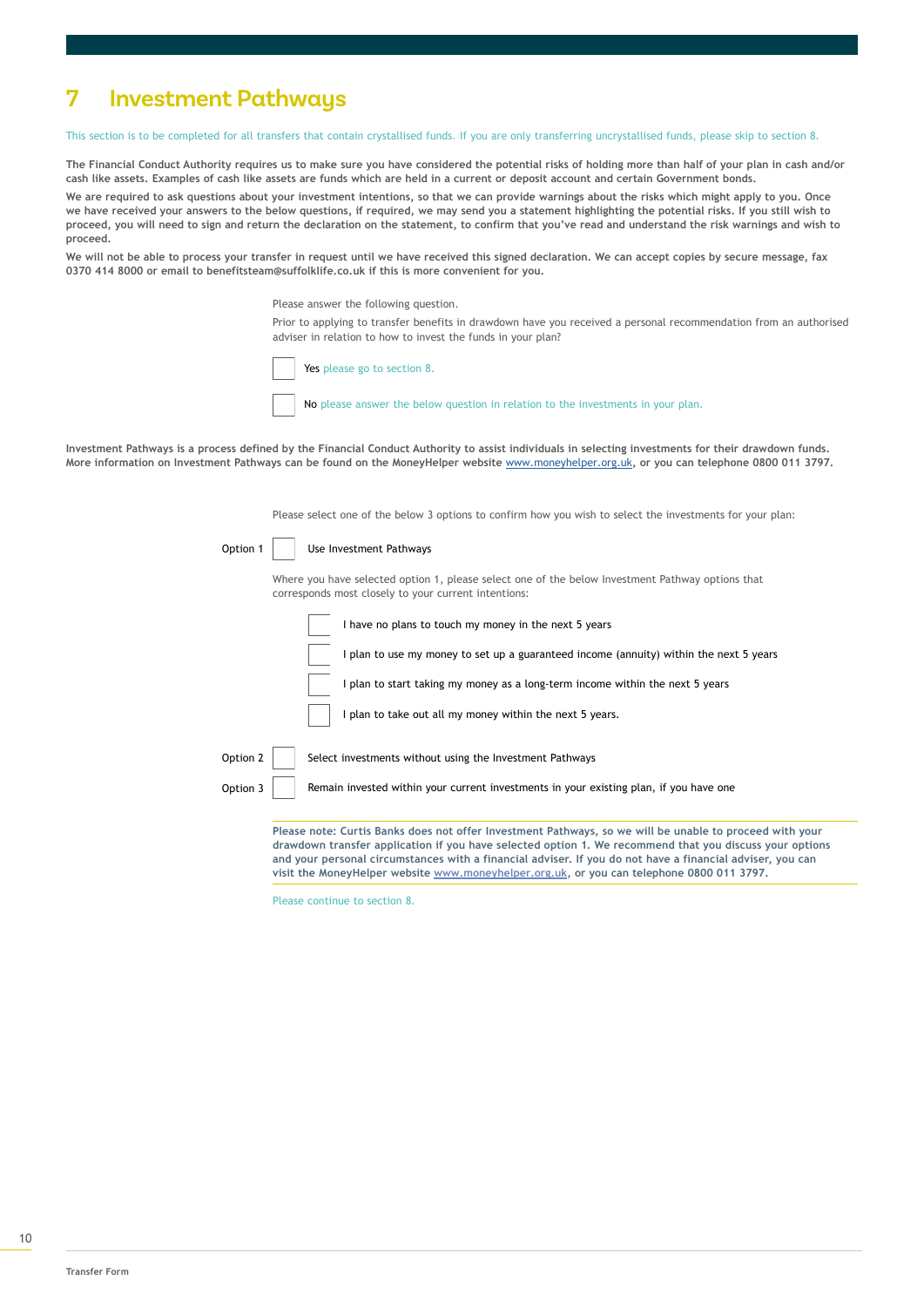# **8 Client declaration and signature for transfers (including adviser charging and bank details)**

Before signing the declaration for your own benefit and protection you should read carefully the following:

- This declaration:
- Key Features;
- Schedule of Fees;
- Terms and Conditions; and
- Schedule of Allowable Investments for your plan.

You should also read our Privacy Information Notice. This can be found on our website **www.curtisbanks.co.uk** or please ask your adviser or us for a copy. These documents together form the agreement upon which we intend to rely. If you do not understand any point then please ask your adviser or us for further information.

| <b>Declaration</b> | Please read and sign the declaration below to authorise the transfer(s)                                                                                                                                                                                                                                       |
|--------------------|---------------------------------------------------------------------------------------------------------------------------------------------------------------------------------------------------------------------------------------------------------------------------------------------------------------|
|                    | . I hereby consent to Curtis Banks obtaining details from the administrator/trustee or insurance company or<br>other pension provider of any scheme, contract or arrangement of which I am or have been a member in<br>connection with the transfer and authorise the giving of such details to Curtis Banks, |
|                    | . I also consent to my adviser in section 2.1 to obtain the same details.                                                                                                                                                                                                                                     |
|                    | • Declaration to the current provider of the transferring scheme(s)                                                                                                                                                                                                                                           |
|                    | - authorise, instruct and apply to the current provider to transfer sums and assets from the plan(s) as listed in<br>section 3 of this application directly to Curtis Banks and to provide any instructions and/or discharge required by<br>any relevant third party to do so.                                |
|                    | - I accept that in order to comply with regulatory obligations, Curtis Banks and the current provider(s) named in this<br>application may need to verify my identity and residential address, and may use credit reference agency searches and                                                                |

ask for my documents to verify my identity and address.

- Until this application is accepted and complete, Curtis Banks' responsibility is limited to the return of the total payment(s) to the current provider(s).
- When payment is made to Curtis Banks as instructed, this means I shall no longer be entitled to receive pension benefits from the whole of the plan(s) listed in section 3 of this application where the whole of the plan(s) is transferring, or that part of the plan(s) represented by the payment(s) if only part of the plan(s) is transferring.
- 
- I have read any information provided or made available to me by the current provider in connection with this transfer.
- **Declaration to Curtis Banks and the current provider of the transferring scheme(s)**
	- I accept responsibility in respect of any claims, losses, expenses, additional tax charges or any penalties that Curtis Banks and the current provider may incur as a result of any incorrect, untrue, or misleading information in this application or given by me, or on my behalf, or of any failure on my part to comply with any aspect of this application.
	- I authorise Curtis Banks, the current provider, any contributing employer and any financial adviser or intermediary named in this application to obtain from each other, and to release to each other, any information that may be required to enable the transfer of sums and assets to Curtis Banks.
- I wish for the pension scheme benefits detailed overleaf to be transferred to my Curtis Banks plan.
- I declare that to the best of my knowledge and belief the statements made in this form (whether in my handwriting or not) are correct and complete.
- While Curtis Banks will request transfers in a timely manner, I understand that Curtis Banks is not responsible for the timely completion of the transfer.
- I understand that, in accordance with the Terms and Conditions, a fee may be charged in respect of the transfer of the above scheme (please refer to the relevant Schedule of Fees for further details).
- I understand that Curtis Banks will not request any in specie transfer until all of the information requested in the in specie transfer schedule has been provided and an account with my nominated investment manager has been established.
- I wish for the pension scheme benefits detailed in section 3.1 to be transferred to my SIPP.
- I understand that you may undertake a search with a reference agency for the purposes of verifying my identity and age. To do so, the reference agency may check the details I supply against any particulars on any database (public or otherwise) to which they have access. They may also use my details in the future to assist other companies for verification purposes. A record of the search will be retained as an identity search.
- The transfer will be used to provide benefits under my SIPP administered by Curtis Banks, in accordance with the Rules of the SIPP.
- I am not bankrupt and there are no court orders affecting my pension arrangements.
- Where applicable, I authorise Curtis Banks to provide the details in section 5 to MoneyHelper.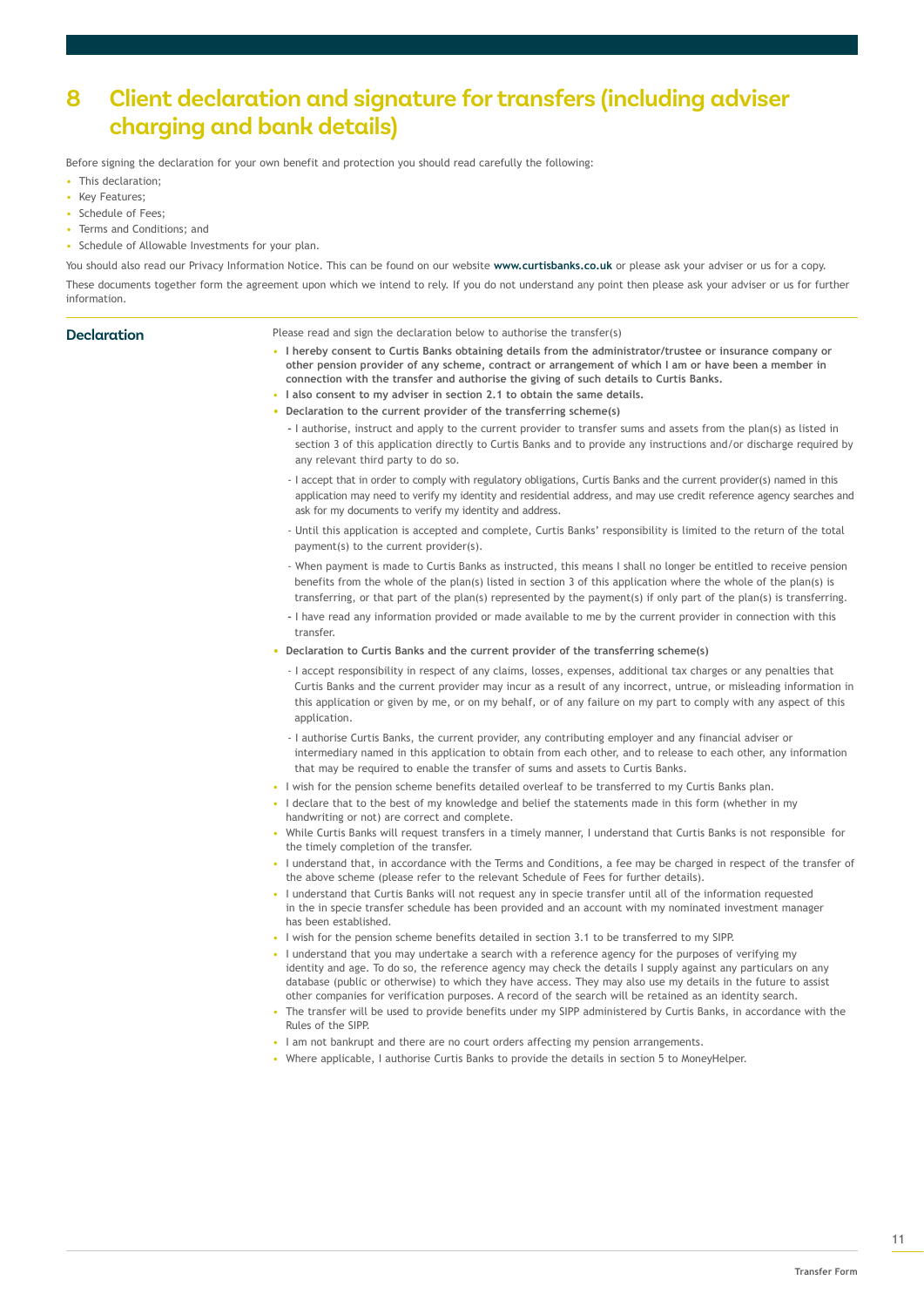# **8 Client declaration and signature for transfers (including adviser charging and bank details) (continued)**

| <b>Declaration for crystallised</b><br>transfers | • I understand that a crystallised arrangement can only be transferred in full and not in part.<br>• I accept that an additional arrangement under my plan is set up to allow the continuation of drawdown<br>income. Each separate crystallised arrangement transferred in must be maintained separately and will incur<br>its own set of drawdown fees as stated in the Schedule of Fees.<br>• I confirm I wish to take the income as detailed in section 4. |        |                          |   |                                                                                                                                                                                                                                    |      |                    |    |  |  |
|--------------------------------------------------|----------------------------------------------------------------------------------------------------------------------------------------------------------------------------------------------------------------------------------------------------------------------------------------------------------------------------------------------------------------------------------------------------------------------------------------------------------------|--------|--------------------------|---|------------------------------------------------------------------------------------------------------------------------------------------------------------------------------------------------------------------------------------|------|--------------------|----|--|--|
|                                                  | $\cdot$   accept that:                                                                                                                                                                                                                                                                                                                                                                                                                                         |        |                          |   |                                                                                                                                                                                                                                    |      |                    |    |  |  |
|                                                  | - no pension commencement lump sum is available from the crystallised funds transferred into the new<br>arrangement(s) at any time;                                                                                                                                                                                                                                                                                                                            |        |                          |   |                                                                                                                                                                                                                                    |      |                    |    |  |  |
|                                                  |                                                                                                                                                                                                                                                                                                                                                                                                                                                                |        |                          |   | - no contributions or crystallised transfers may be made to a crystallised arrangement;                                                                                                                                            |      |                    |    |  |  |
|                                                  | - any further crystallised transfers will require the establishment of a new arrangement for each transfer;                                                                                                                                                                                                                                                                                                                                                    |        |                          |   |                                                                                                                                                                                                                                    |      |                    |    |  |  |
|                                                  | - if I receive income from a flexi-access drawdown arrangement, I will trigger the Money Purchase Annual<br>Allowance, if I have not already done so.                                                                                                                                                                                                                                                                                                          |        |                          |   |                                                                                                                                                                                                                                    |      |                    |    |  |  |
|                                                  | • I accept that Curtis Banks is not responsible for checking whether I have triggered the Money Purchase Annual<br>Allowance before accepting contributions in excess of the limit, which is currently £4,000.                                                                                                                                                                                                                                                 |        |                          |   |                                                                                                                                                                                                                                    |      |                    |    |  |  |
| <b>HM Revenue &amp; Customs</b><br>warning       |                                                                                                                                                                                                                                                                                                                                                                                                                                                                |        |                          |   | It is a serious offence to make false statements. The penalties are severe. False statements could lead to prosecution.                                                                                                            |      |                    |    |  |  |
| <b>Adviser charges</b>                           | to my adviser.                                                                                                                                                                                                                                                                                                                                                                                                                                                 |        |                          |   | • I authorise Curtis Banks to pay my adviser (detailed in section 2.1) the following adviser charges. I understand<br>that an adviser charge will be paid from my SIPP bank account or paid by my nominated investment manager     |      |                    |    |  |  |
|                                                  | only relate to pensions advice and services provided.                                                                                                                                                                                                                                                                                                                                                                                                          |        |                          |   | · I confirm that any adviser charges are genuinely commercial arrangements between myself and my adviser and                                                                                                                       |      |                    |    |  |  |
|                                                  | <b>Fixed Amount</b><br>(Excl.VAT)                                                                                                                                                                                                                                                                                                                                                                                                                              |        | Percentage<br>(Excl.VAT) |   |                                                                                                                                                                                                                                    |      | Subject to<br>VAT? |    |  |  |
| One-off adviser charge                           | £                                                                                                                                                                                                                                                                                                                                                                                                                                                              | and/or |                          | % | of the transfer value<br>included in this form                                                                                                                                                                                     |      | Yes                | No |  |  |
|                                                  | until I give written authority to the contrary.                                                                                                                                                                                                                                                                                                                                                                                                                |        |                          |   | • I confirm that any existing authority to pay ongoing adviser charges to my adviser from my plan(s) continues                                                                                                                     |      |                    |    |  |  |
| <b>Print name</b>                                |                                                                                                                                                                                                                                                                                                                                                                                                                                                                |        |                          |   |                                                                                                                                                                                                                                    |      |                    |    |  |  |
|                                                  |                                                                                                                                                                                                                                                                                                                                                                                                                                                                |        |                          |   |                                                                                                                                                                                                                                    |      |                    |    |  |  |
| Signature of client                              |                                                                                                                                                                                                                                                                                                                                                                                                                                                                |        |                          |   |                                                                                                                                                                                                                                    |      |                    |    |  |  |
|                                                  |                                                                                                                                                                                                                                                                                                                                                                                                                                                                |        |                          |   |                                                                                                                                                                                                                                    |      |                    |    |  |  |
| Date                                             |                                                                                                                                                                                                                                                                                                                                                                                                                                                                |        |                          |   |                                                                                                                                                                                                                                    |      |                    |    |  |  |
|                                                  |                                                                                                                                                                                                                                                                                                                                                                                                                                                                |        |                          |   | A copy of the scheme rules is available from our website or on request.                                                                                                                                                            |      |                    |    |  |  |
| Adviser's bank details                           |                                                                                                                                                                                                                                                                                                                                                                                                                                                                |        |                          |   |                                                                                                                                                                                                                                    |      |                    |    |  |  |
|                                                  |                                                                                                                                                                                                                                                                                                                                                                                                                                                                |        |                          |   |                                                                                                                                                                                                                                    |      |                    |    |  |  |
|                                                  |                                                                                                                                                                                                                                                                                                                                                                                                                                                                |        |                          |   | Please discuss the figures in section 8 (client's declaration) with your client before that section is completed.<br>Where an initial adviser charge is to be paid, please provide your organisation's bank account details below. |      |                    |    |  |  |
| <b>Tick Box</b>                                  |                                                                                                                                                                                                                                                                                                                                                                                                                                                                |        |                          |   | Alternatively, please tick this box if Curtis Banks already hold your firm's bank details and email<br>address for payment confirmation via a completed Terms of Business document.                                                |      |                    |    |  |  |
| New payment details                              |                                                                                                                                                                                                                                                                                                                                                                                                                                                                |        |                          |   |                                                                                                                                                                                                                                    |      |                    |    |  |  |
| Bank or building society                         |                                                                                                                                                                                                                                                                                                                                                                                                                                                                |        |                          |   |                                                                                                                                                                                                                                    |      |                    |    |  |  |
| Sort code                                        |                                                                                                                                                                                                                                                                                                                                                                                                                                                                |        |                          |   | <b>Account number</b>                                                                                                                                                                                                              |      |                    |    |  |  |
| Account in the name(s) of                        |                                                                                                                                                                                                                                                                                                                                                                                                                                                                |        |                          |   |                                                                                                                                                                                                                                    |      |                    |    |  |  |
| Payment reference                                |                                                                                                                                                                                                                                                                                                                                                                                                                                                                |        |                          |   |                                                                                                                                                                                                                                    |      |                    |    |  |  |
|                                                  | Roll number<br>Your organisation's email address for payment confirmation:                                                                                                                                                                                                                                                                                                                                                                                     |        |                          |   |                                                                                                                                                                                                                                    |      |                    |    |  |  |
|                                                  | As detailed in section 2.1                                                                                                                                                                                                                                                                                                                                                                                                                                     |        |                          |   |                                                                                                                                                                                                                                    |      |                    |    |  |  |
|                                                  |                                                                                                                                                                                                                                                                                                                                                                                                                                                                |        |                          |   |                                                                                                                                                                                                                                    |      |                    |    |  |  |
|                                                  | Other email address                                                                                                                                                                                                                                                                                                                                                                                                                                            |        |                          |   |                                                                                                                                                                                                                                    |      |                    |    |  |  |
|                                                  |                                                                                                                                                                                                                                                                                                                                                                                                                                                                |        |                          |   | Curtis Banks will pay agreed ongoing adviser charges upon production of a correct invoice, except where you have<br>opted to take automatic adviser charges from your client's Your Future SIPP.                                   |      |                    |    |  |  |
| Name                                             |                                                                                                                                                                                                                                                                                                                                                                                                                                                                |        |                          |   | Position in organisation                                                                                                                                                                                                           |      |                    |    |  |  |
| Signed                                           |                                                                                                                                                                                                                                                                                                                                                                                                                                                                |        |                          |   |                                                                                                                                                                                                                                    | Date |                    |    |  |  |
|                                                  |                                                                                                                                                                                                                                                                                                                                                                                                                                                                |        |                          |   |                                                                                                                                                                                                                                    |      |                    |    |  |  |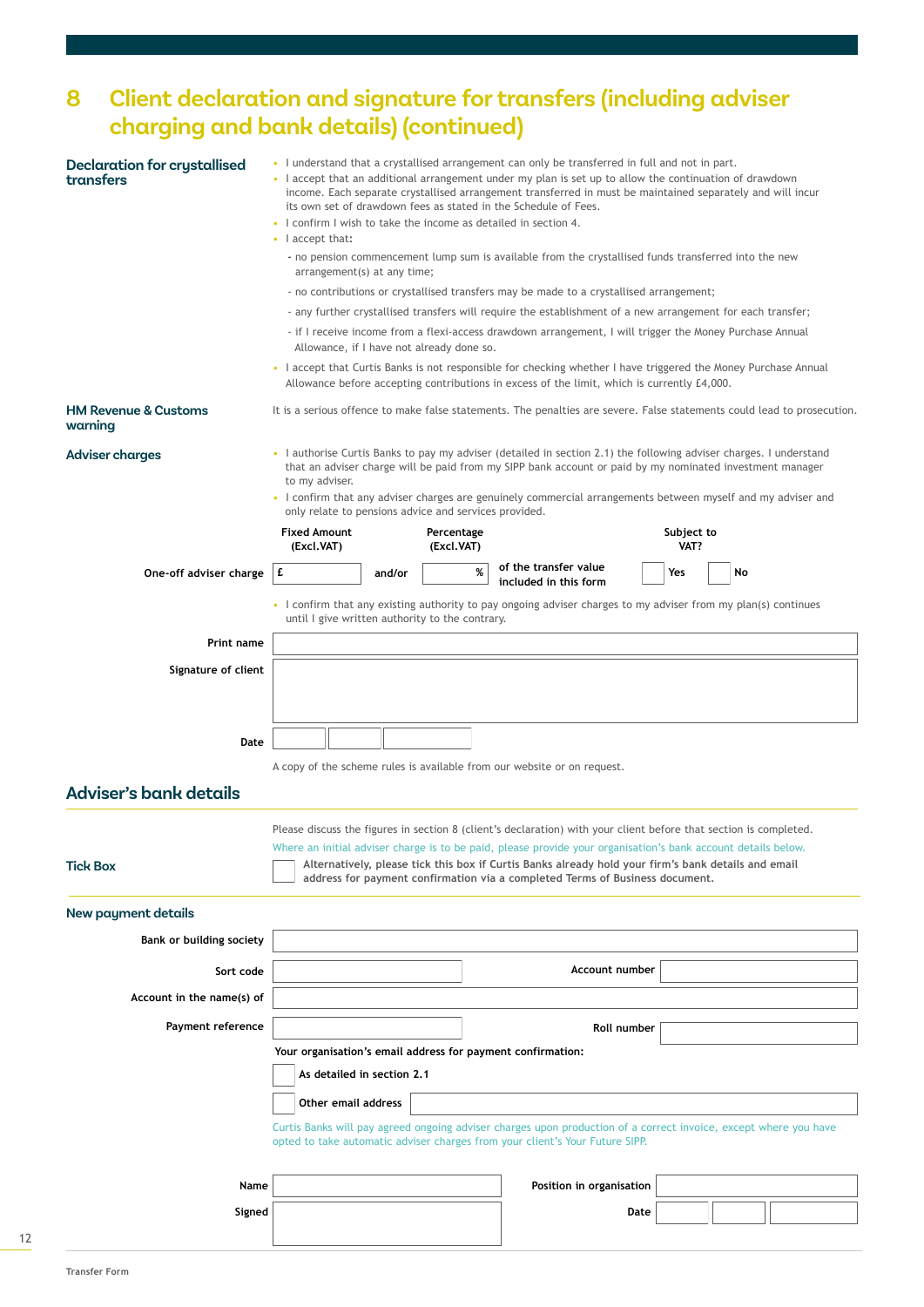# **Appendix A Adviser declaration for safeguarded benefits (including defined benefits)**

Please complete this section if any safeguarded benefits (including defined benefits) or employer-sponsored schemes are being transferred.

#### **Adviser's details**

| Name of authorised individual                                            |                                                                                                                                     |
|--------------------------------------------------------------------------|-------------------------------------------------------------------------------------------------------------------------------------|
| Full name of regulated organisation                                      |                                                                                                                                     |
|                                                                          | All required non-regulatory correspondence will be sent to this address. Copies can also be sent to the client at their<br>request. |
| <b>Contact address</b>                                                   |                                                                                                                                     |
|                                                                          |                                                                                                                                     |
|                                                                          |                                                                                                                                     |
|                                                                          |                                                                                                                                     |
|                                                                          | Work                                                                                                                                |
| Telephone numbers                                                        |                                                                                                                                     |
| <b>Email address</b>                                                     |                                                                                                                                     |
| Name of regulator                                                        |                                                                                                                                     |
| Financial Services Register reference<br>number for organisation         | Financial Services Register reference<br>number for individual                                                                      |
|                                                                          | If the regulated organisation is an appointed representative or part of a network, please give details below.                       |
| Name of principal or network                                             |                                                                                                                                     |
| Financial Services Register reference<br>number for principal or network |                                                                                                                                     |
|                                                                          |                                                                                                                                     |
| <b>Declaration</b>                                                       |                                                                                                                                     |

|                    | • Where an adviser charge is to be paid, the organisation detailed above ("we/us") agrees in the event of<br>any overpayment of any adviser charge in error, to inform Curtis Banks and repay the sum promptly, Until<br>the sum has been repaid in full, it shall be due and payable as a debt. Curtis Banks are entitled to set off<br>any sums owed to them by us against any other sum payable by any member of the Curtis Banks Group of<br>companies to us. |  |  |  |  |  |
|--------------------|-------------------------------------------------------------------------------------------------------------------------------------------------------------------------------------------------------------------------------------------------------------------------------------------------------------------------------------------------------------------------------------------------------------------------------------------------------------------|--|--|--|--|--|
| <b>Declaration</b> | . I understand that you will hold my title, full name, business email address, contact details and Financial Services<br>Register reference number and all communications to and from me on your systems for your legitimate interest in<br>the effective administration of my client's SIPP (you should also read our Privacy Information Notice (for advisers).<br>This can be found on our website www.curtisbanks.co.uk).                                     |  |  |  |  |  |
|                    | • I confirm that I have verified that all relevant literature including this application is the latest available version.<br>To check, please visit www.curtisbanks.co.uk/literature                                                                                                                                                                                                                                                                              |  |  |  |  |  |
|                    | • I confirm that I have the appropriate authorisation to sign this declaration for the organisation detailed above.                                                                                                                                                                                                                                                                                                                                               |  |  |  |  |  |
| Advice given       | • Did you advise your client on the suitability of transferring any employer-sponsored schemes to this product?<br>Yes<br>No<br>• Did you advise your client to transfer any safeguarded benefits to this product?<br>Yes<br>No                                                                                                                                                                                                                                   |  |  |  |  |  |
| Signature          | Name<br>Position in organisation<br>Signed<br>Date                                                                                                                                                                                                                                                                                                                                                                                                                |  |  |  |  |  |